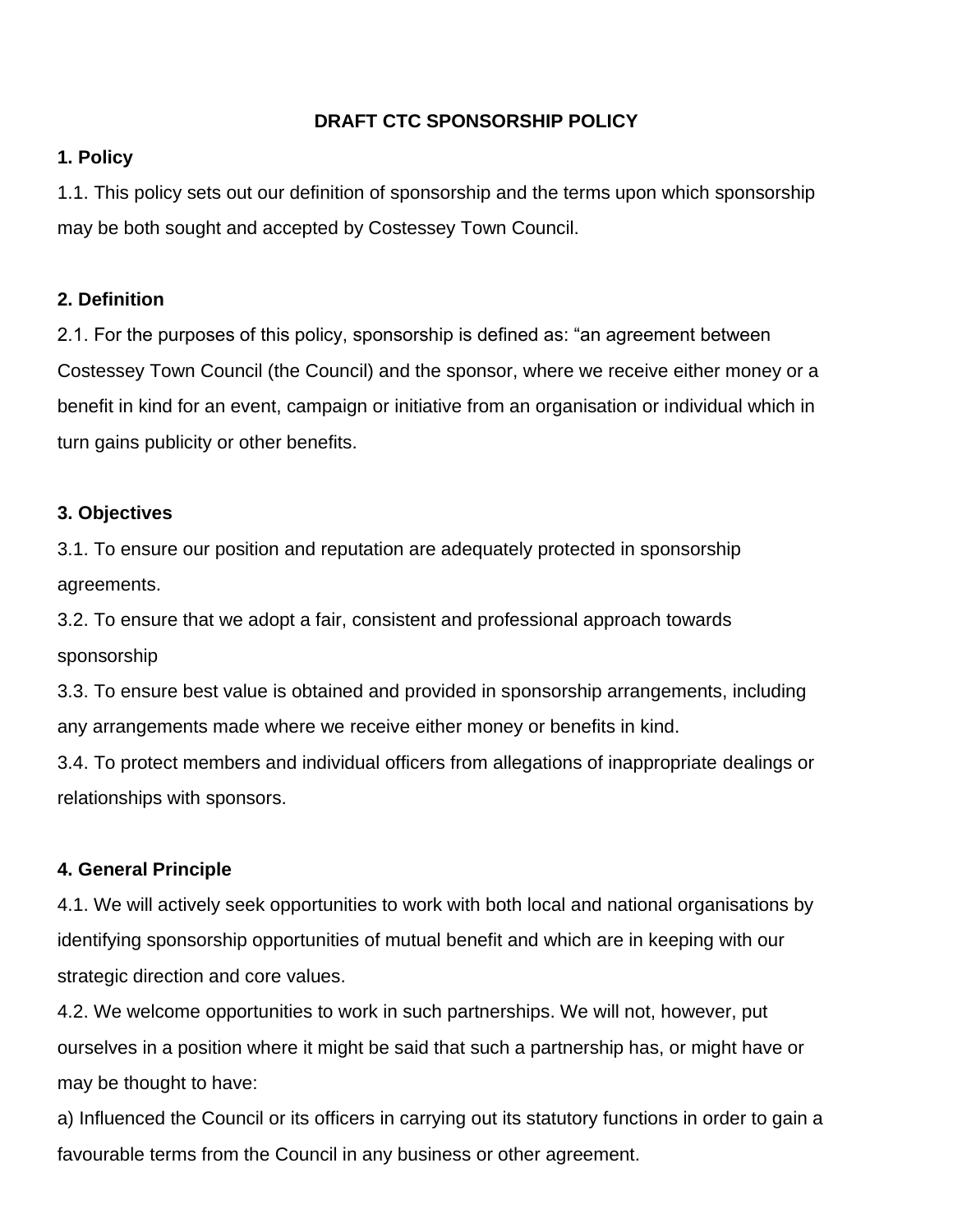b) Aligned the Council with any organisation which conducts itself in a manner which conflicts with our values.

4.3. The Council will not consider agreements for sponsorship from:

a) Organisations not complying with the Code of Practice of the Advertising Standards Authority.

b) Organisations in financial, planning, legal or other conflict or dispute with the Council.

c) Organisations with a political purpose, including pressure groups and trade unions.

d) Organisations involved in the promotion of any activity that is unlawful under Equality and Diversity legislation.

e) Organisations with any record of recent unlawful activity either in the past or currently in the judicial system.

f) Organisations involved in gambling.

g) Manufacturers of tobacco or pornography.

4.4. The above list is not exhaustive and we retain the right to decline sponsorship from any organisation or individual or in respect of particular products which we, in our sole discretion, consider inappropriate.

4.5. We will agree with the sponsor the nature and content of the publicity and will retain the right to approve all advertising material.

4.6. We have a strong corporate identity and materials must not detract from this.

4.7. We will at all times comply with our procurement policy and procedures may, in accordance with those procedures, advertise a sponsorship opportunity to potential sponsors.

4.8. We will accept sponsorship from Councillors and Officers, and organisations for which they work or are involved with. However, the Council's Code of Conduct will apply and any individual involved will not take part in discussions or the decision making process.

# **5. Procedures for Sponsorship**

5.1. Before seeking sponsorship, council officers must consider this policy document and follow the guidelines provided.

5.2. All sponsor bids under £500 shall be approved by Town/Deputy Clerk.

5.3. All sponsor bids over £501 and those requesting exclusivity around a certain trade/type of business shall be approved by Full Council.